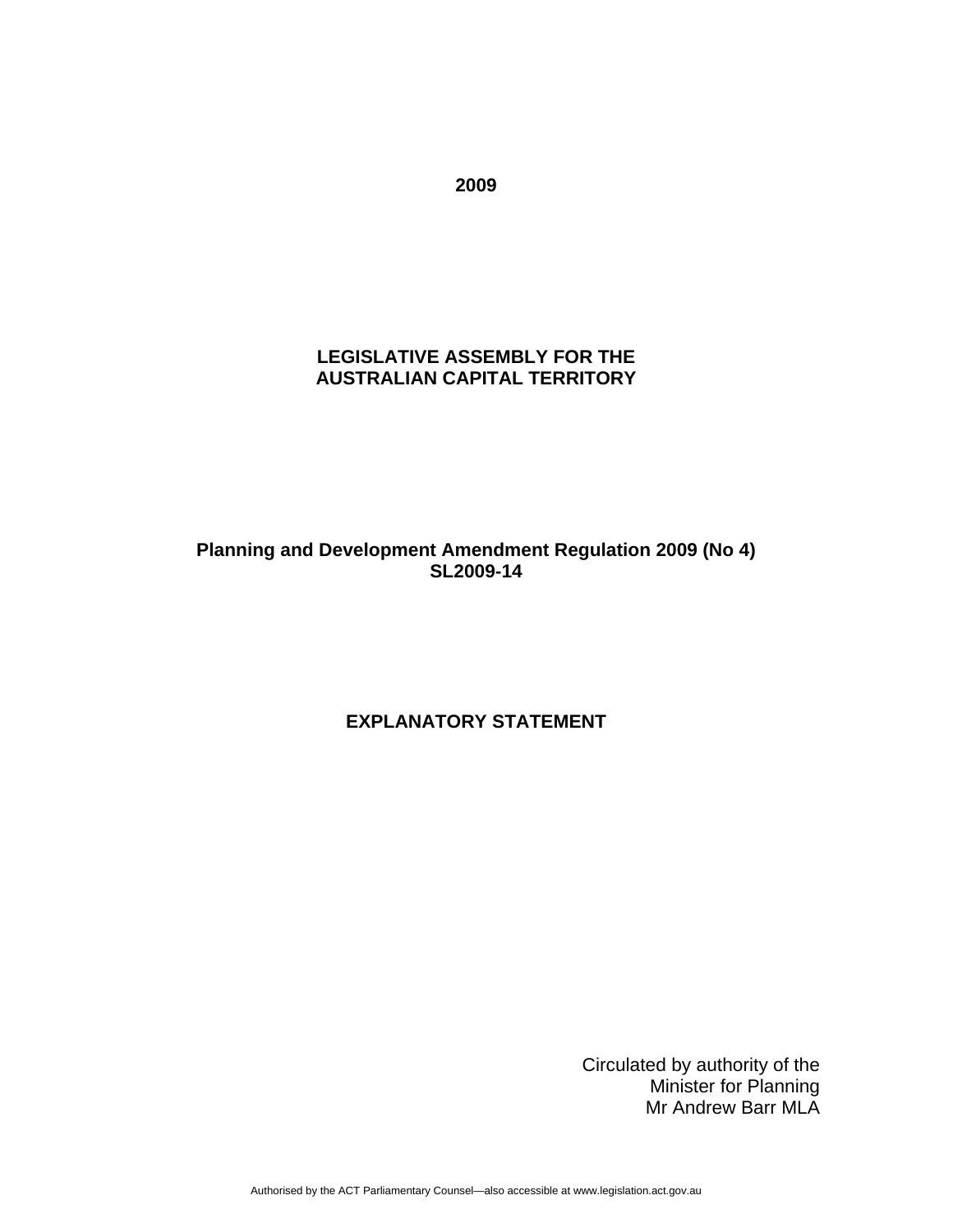*PLANNING AND DEVELOPMENT AMENDMENT REGULATION 2009 (No 4)* 

# **EXPLANATORY STATEMENT**

# **Overview**

On 3 February 2009, the Commonwealth announced its \$14.7b *Building the Education Revolution* funding package which is a component of the \$42b *Nation Building and Jobs Plan* (the Commonwealth Plan). The funding for the Commonwealth Plan is the subject of the *Appropriation (Nation Building and Jobs) Act (No. 2) 2008-2009* (Cwlth). The Commonwealth Plan is intended to provide a stimulus to the national economy to mitigate the effects of the current global financial crisis and recession. The Commonwealth Plan provides funding for various projects including a significant amount of funding for new buildings or upgrading of buildings in existing schools. The funds are granted on the condition that they be spent or be committed for spending within a short time period. For example, a significant amount of the funds must be spent within 12 months of the announcement of the Commonwealth Plan or they may be lost to the Territory.

ACT Government funding will also be available for various projects. Given the time frames required by the Commonwealth Plan and the availability of the ACT government project funding, it is necessary to amend the *Planning and Development Regulation 200*8 (the regulation) in order to limit the potential for individual projects to stall as a result of delays in the development assessment or appeals process.

### *Public notification*

Public notification of development applications allows third parties (neighbours, etc) to comment on the proposals. There are statutory requirements in relation to public notification of development applications (Division 7.3.4 of the *Planning and Development Act 2007* (the Act)). Notification can involve letters to neighbours, posting a sign on the land and placing a notice in the newspaper. Anyone can make a representation about a development application that has been publicly notified under the Act (see section 156). Such representations must be made during the relevant public consultation period which varies from 10 to 15 working days and can be extended by the planning and land authority (the authority).

Due to the time limits on the funding by the Commonwealth and the need for both the Commonwealth and Territory funding to achieve their objective of stimulating the economy, the government chose the option of expediting development applications for school projects which are not exempt development and therefore, require development approval, by limiting the public notification requirements for such applications.

In accordance with section 152, the authority must publicly notify certain types of development applications. Under section 152(1)(a), the authority must undertake public notification of merit track development applications prescribed by regulation in the manner prescribed in section 152(2). Under section 152(2), the authority may prescribe, by regulation, public notification under either section 155 (Major public notification) or section 153 (Public notice to adjoining premises) of the Act.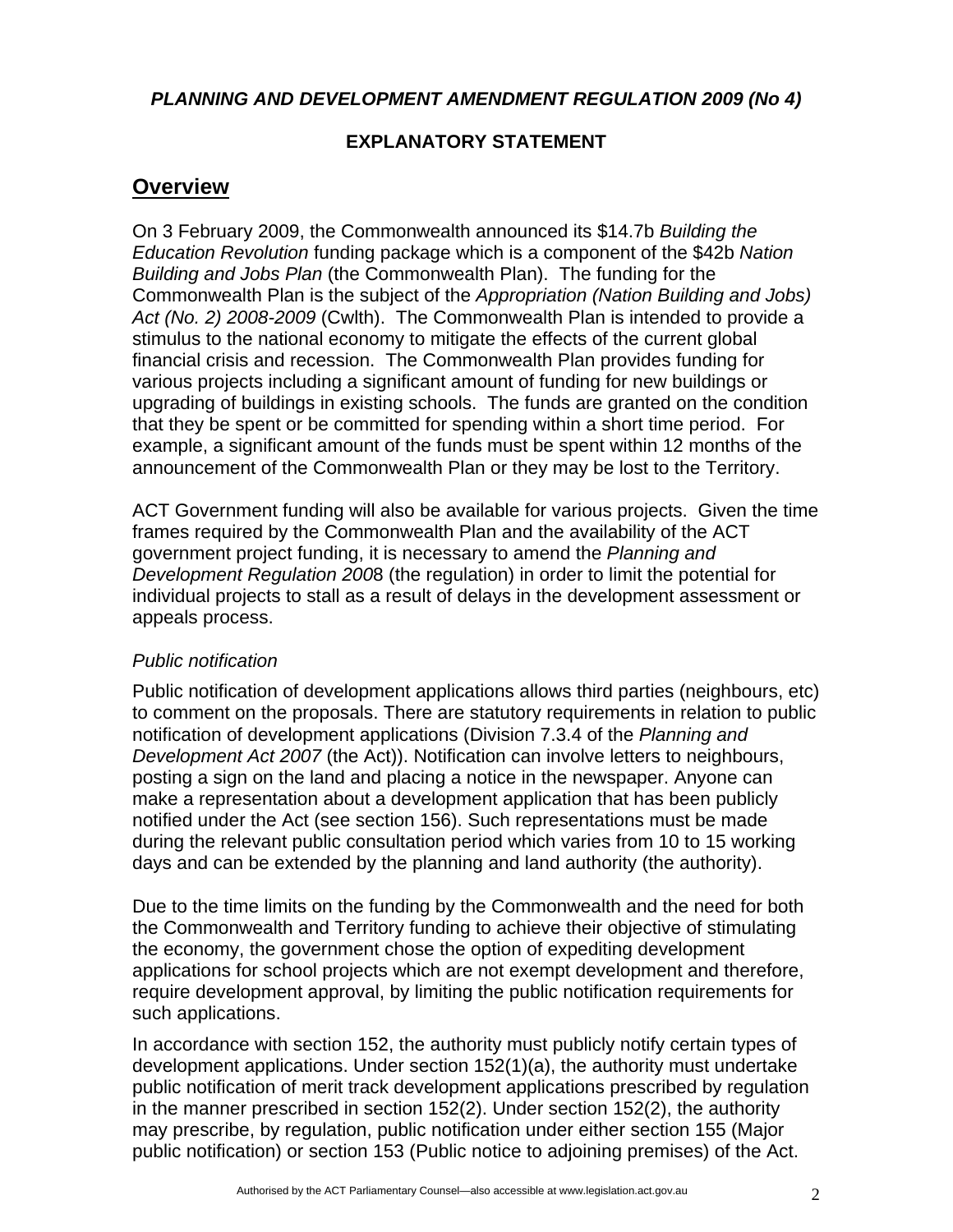Section 27 of the regulation prescribes public notification of merit track applications for sections 152(1)(a) and 152(2).

Under section 27(3) of the regulation, applications in the merit track set out in schedule 2 of the regulation must be notified in accordance with section 152(2)(b), that is, under section 153 (Public notice to adjoining premises). Section 157 of the Act provides for the regulation to set out the length of the public notification period. Section 28 of the regulation states that a limited public notification matter has a public consultation period of 10 working days unlike major public notification matters which have a public consultation period of 15 working days.

### *Third party appeals*

The effect of including the school development application matters specified in Clause 5 of this amending regulation in schedule 2 of the regulation is that there can be no third party appeals for these projects. It was considered that these types of projects were likely to have minimal adverse third party impacts because they will only be carried out on existing school sites, and will be developments consistent with this existing use.

The streamlining of the public notification requirements and the elimination of third party appeals for those matters in this amending regulation mean that schools can take advantage of the government funding in a much shorter time frame. This ensures that the benefits in terms of school projects and stimulus to the economy can be realised sooner, and any risk of losing access to the funds due to delays is minimised. It should be noted that the removal of third party appeals under this amending regulation is for a limited period and expires on 31 March 2013. Also the removal only applies to projects that are funded by a 'declared funding' program i.e. Commonwealth or Territory economic stimulus programs.

Clause 5 of the regulation inserts new items 7 and 8 into schedule 2 of the regulation. This means that these items will be subject to a public notification period of 10 working days not 15.

Under item 4 of schedule 1 of the Act, third party appeals do not apply to merit track applications that need only be publicly notified under section 153 of the Act. Thus, the addition of items 7 and 8 to schedule 2 by this amending regulation means development applications relating to these developments or activities are not subject to third party appeals.

The exclusion of third party appeals in relation to the school projects in this amending regulation are not the first exclusions under the Act. There is a range of matters already in schedule 2 of the regulation which excludes third party appeals and also schedule 3 of the regulation excludes certain third party appeals.

### *Human rights issues in relation to schedule 2*

The *Human Rights Act 2004* (the HRA), in sections 12 (right to privacy) and 21 (right to a fair trial [including a hearing]), recognises certain rights that arguably may be affected by schedule 2 of the regulation. However, in relation to section 21, it would appear that case law from related jurisdictions indicates that human rights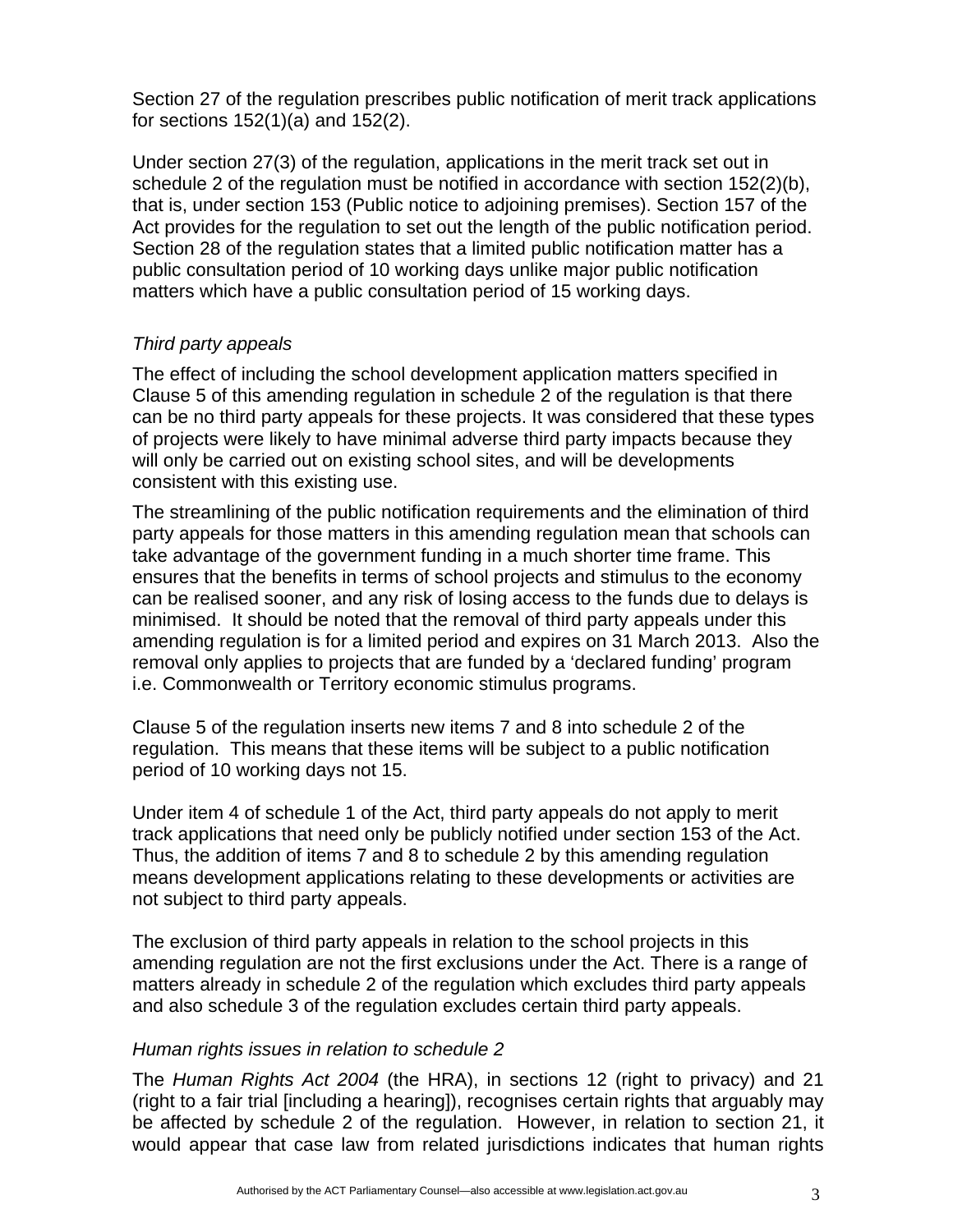legislation containing the equivalent of section 21 does not guarantee a right of appeal for civil matters. Opportunities for input into planning and development applications and the existence of a right to judicial review have been held in many cases to satisfy the requirement of the right to a fair trial. Case law in relation to human rights legislation containing the equivalent of section 12 suggests that any adverse impacts of a development authorised through a planning decision must be quite severe to constitute unlawful and arbitrary interference with a person's right to privacy.

To the extent that schedule 2 of the regulation limits any rights afforded by the HRA, these limitations must meet the proportionality test of section 28 of that legislation. The schedule serves to improve the development assessment process within the Territory by ensuring that only matters which have the potential to significantly impact on residential areas are open to third party appeals. Persons that may be affected by particular development applications in these areas continue to have the ability to make submissions on individual development applications as well as territory plan variations that establish the overall planning policy for these areas. Rights of judicial review under the *Administrative Decisions (Judicial Review) Act 1989* remain.

On balance, the social and economic benefits that will flow to the ACT community from securing the substantial funding available under the Commonwealth Plan for school building projects outweigh the limited foregoing of third party appeal rights on development assessment decisions. This is especially the case given that the restrictions are limited to projects on existing school campuses; time limited to 31 March 2013; and restricted to projects that are funded by declared funding programs (i.e. Commonwealth or Territory economic stimulus programs).

Schedule 2 achieves an appropriate balance between the general benefit to the ACT community of facilitating development and the protection of the interests of residents and others likely to be affected by such development. In all these circumstances, the proportionality test of section 28 is met.

### **Detailed summary of provisions**

**Clause 1 – Name of Regulation** –states the name of the regulation, which is the *Planning and Development Amendment Regulation 2009 (No 4)*.

**Clause 2 – Commencement** –states that the regulation commences on a day fixed by the Minister by written notice.

**Clause 3 – Legislation amended** – states that the regulation amends the *Planning and Development Regulation 2008*.

**Clause 4 – New sections 405, 406 and 407**–

**New section 405 Meaning of** *declared funding program***-regulation** - specifies the meaning of *declared funding program* for the regulation. A *declared funding program* means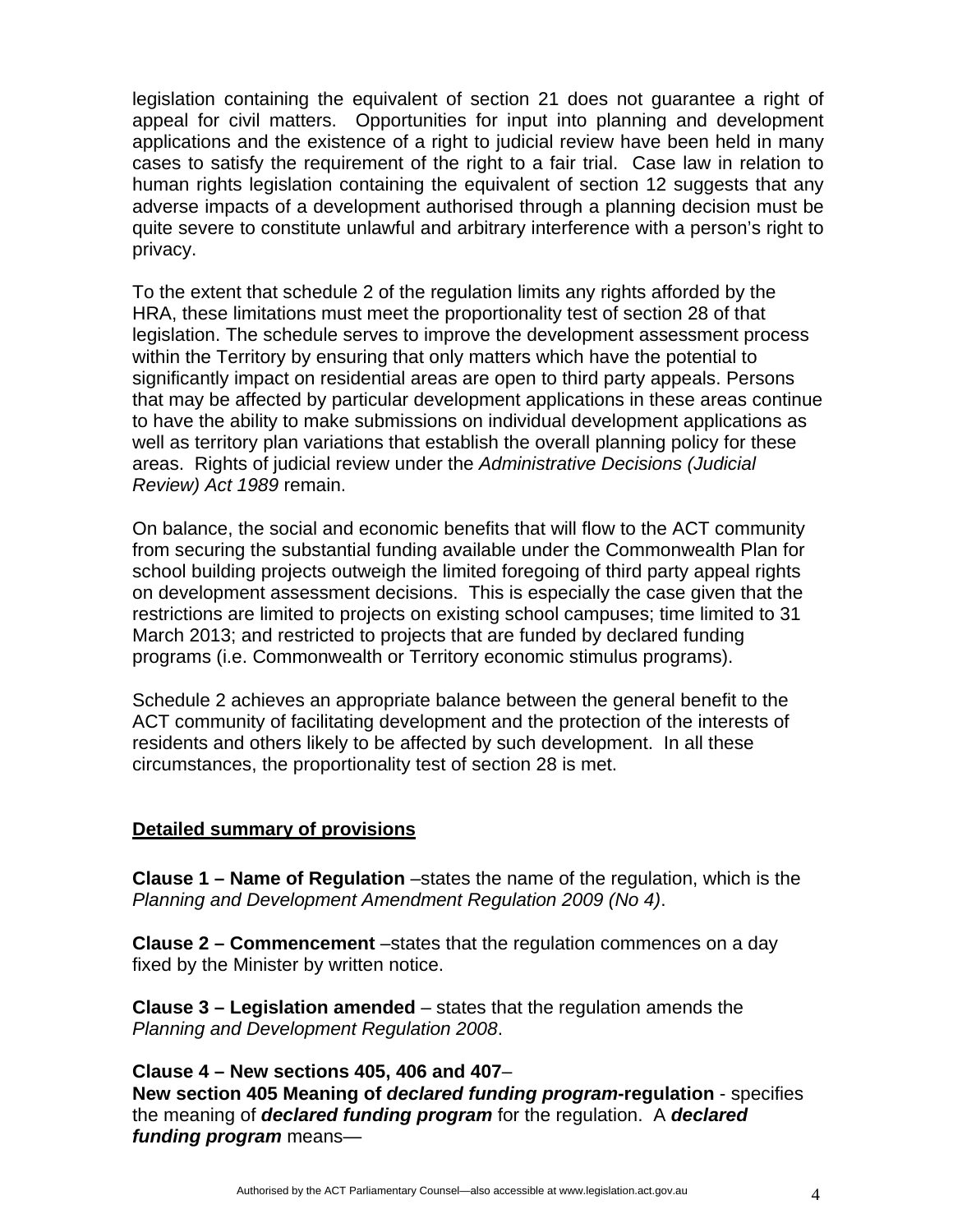(a) the Commonwealth's *Appropriation (National Building and Jobs) Act (No 2) 2008-2009* (Cwlth); or

(b) a program declared by the Chief Minister to be a declared funding program under section 406.

**New section 406 Declaring programs and developments** - specifies that the Chief Minister may declare a program administered by the Territory or Commonwealth to be a declared funding program if satisfied that the program provides funding for development or other activities in schools.

If satisfied a development or other activity is funded entirely or partly funded by 1 or more declared funding programs, the Chief Minister may make a declaration to that effect. If the Chief Minister makes such a declaration, the development or other activity is taken to be funded completely or partly by 1 or more declared funding programs. This can be significant because items 7 and 8 inserted by clause 5 below require that the development or activity be funded completely or partly by 1 or more declared funding programs.

A declaration under section 406 is a notifiable instrument.

**New section 407 Expiry** - states that the section and the following provisions expire on 31 March 2013:

- (i) sections 405 and 406;
- (ii) schedule 2, item 7;
- (iii) schedule 2, item 8;
- (iv) dictionary, definition of *declared funding program*

The reason for the limited period of operation is to take advantage of the extra funding available to schools as a result of the Commonwealth and Territory economic stimulus programs which it is anticipated will no longer be available after 31 March 2013.

**Clause 5 – Schedule 2, new items 7 and 8** – inserts new items 7 and 8 in schedule 2 of the regulation. Schedule 2 sets out the merit track development applications that require only limited public notification.

In accordance with section 152 of the Act, the authority must publicly notify certain types of development applications. Under section 152(2), the authority may prescribe, by regulation, public notification under either section 155 (Major public notification) or section 153 (Public notice to adjoining premises) of the Act. Under section 27(3) of the regulation, applications in the merit track set out in schedule 2 of the regulation must be notified in accordance with section 152(2)(b), that is, under section 153 (Public notice to adjoining premises).

Under item 4 of schedule 1 of the Act, third party appeals do not apply to merit track applications that need only be publicly notified under section 153 of the Act.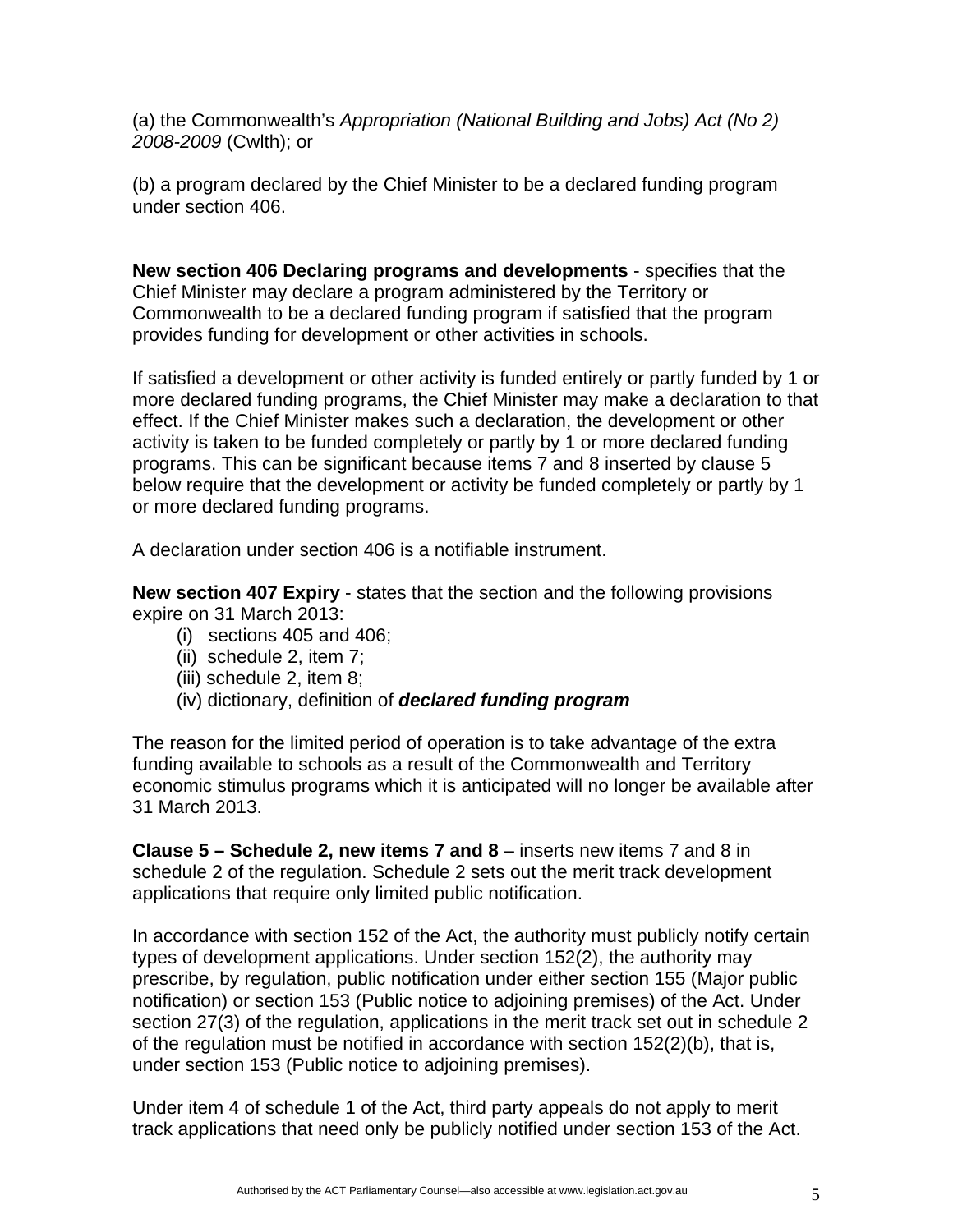Thus, the addition of items 7 and 8 to schedule 2 by this amending regulation means development applications relating to these developments or activities require only minor public notification under section 153 and are not subject to third party appeals. Both items must meet the criteria, amongst other things, that they are funded completely or partly through 1 or more declared funding programs. If there is any doubt about whether the development or activity is funded by a declared funding program, the Chief Minister can make a declaration under section 406 (2).

**New item 7 –** specifies what type of buildings, or alterations of buildings, on an existing school campus the provision applies to providing that the project is funded in part or completely by a 'declared funding' program. That is:

"Building a new building or altering or demolishing an existing building (and carrying out any related earthworks or other construction work on or under the land) if—

- (a) the building is on an existing school campus; and
- (b) the building is—
	- (i) a class 3 building; or
	- (ii) a class 9b building; and
- (c) the building, alteration or demolition is funded completely or partly under 1 or more declared funding programs."

**New item 8 –** specifies the type of development or project that the provision applies to, that is:

Any of the following activities in relation to an existing school campus (including carrying out any related earthworks or other construction work on or under the land) if the activity is funded completely or partly under 1 or more declared funding programs:

- o building or installing an entrance to a school;
- o building or installing a verandah, including a balcony, awning, portico or landing;
- o putting up, attaching or displaying a sign or altering or removing a sign;
- o building or installing a playground and exercise equipment;
- o building or installing a fence;
- o building or installing a shade structure;
- o building or installing a covered walkway;
- o building or installing a flag pole;
- o building or installing a water tank;
- o landscape gardening;
- o building or installing a car park;
- o building or installing a bicycle enclosure;
- o building or installing a toilet facility or change room facility;
- o sealing or resealing a driveway;
- o building or installing a demountable or transportable building;
- o building or installing a class 10b structure.